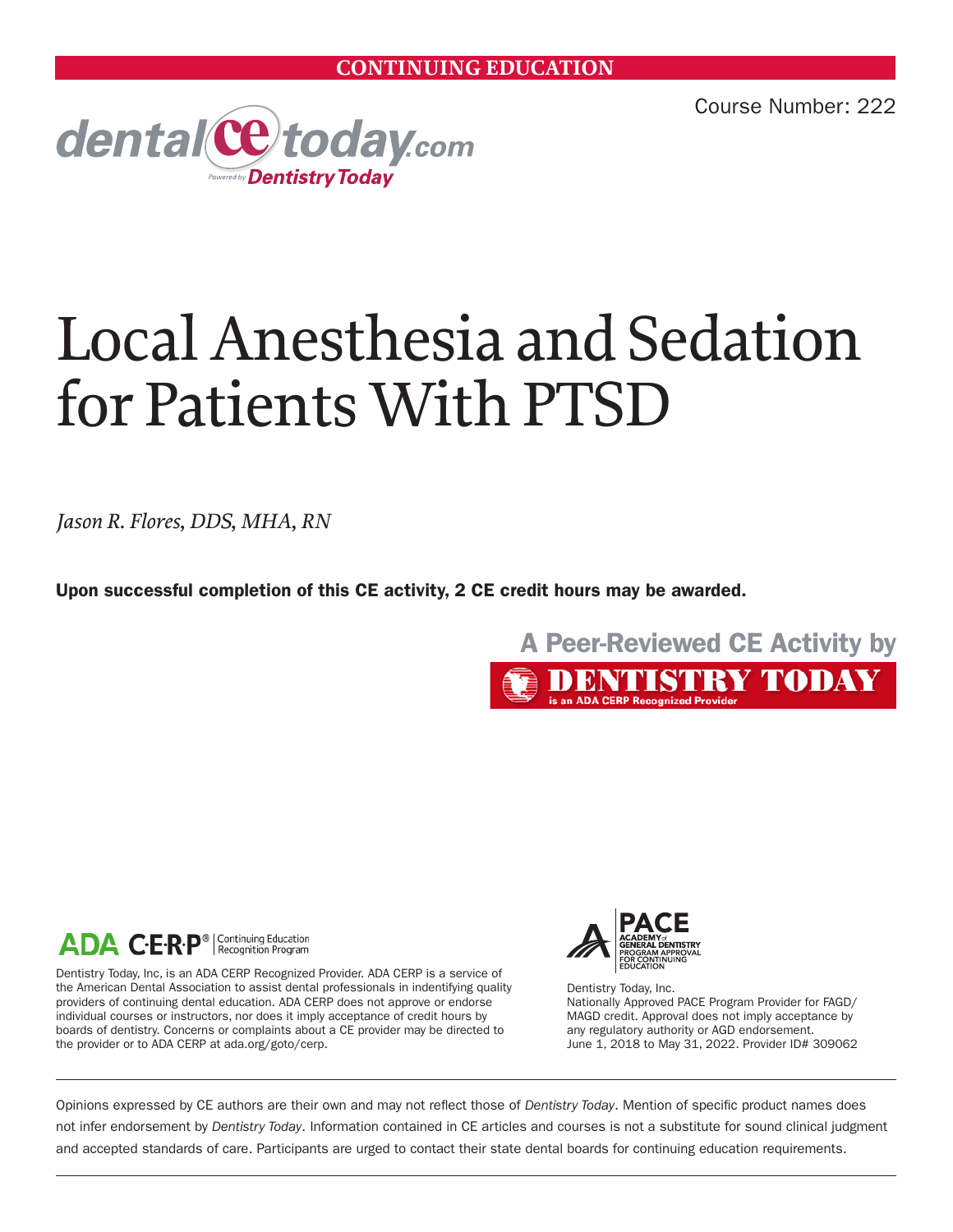

Effective Date: 6/1/2018 Expiration Date: 6/1/2021

Learning Objectives: After reading this article, the individual will learn: (1) the importance of local anesthesia and the proper level of sedation when treating patients with post-traumatic stress disorder (PTSD), and (2) the local anesthesia and sedation protocols used to treat 3 patients with different causes of PTSD. Subject Code: 340.

### About the Authors



Jason R. Flores, DDS, MHA, RN, graduated from Lamar University in Beaumont, Texas, with a BS in biology (2001) and a BS in nursing (2004). He worked as an RN in emergency, CV-ICU, behavioral health, neurotrauma, and rehabilitation departments in Beaumont and Houston and concurrently attended dental school at the University of Texas Dental Branch, Houston. He earned the Anesthesiology Safety Practice Award and the Horace Wells Award for Anesthesiology. He attended the University of Pittsburgh School of Dental Medicine, where he completed his specialty training in dental anesthesiology. Dr. Flores is dual board cer-

tified in dental anesthesiology and was awarded Diplomate status with the American Dental Board of Anesthesiology and the National Dental Board of Anesthesiology, as well as Fellow status with the American Dental Society of Anesthesiology. He completed his masters of healthcare administration in 2018 and currently serves as the clinic director and director of dental anesthesiology for the University of New Mexico Medical Group's Ambulatory Surgical Center and as associate professor for its AEGD residency program. He is also chairman of the New Mexico Anesthesia Committee. He can be reached via email at jflores77@salud.unm.edu.

*Disclosure: Dr. Flores reports no disclosures.* 

**Post-traumatic stress disorder (PTSD) is a condition of disor-**<br>dered stress responses associated with an experience per-<br>ceived as so atrocious that it causes a mental, physical, or<br>combined by perdisturbance. It is a co dered stress responses associated with an experience perceived as so atrocious that it causes a mental, physical, or combined hyperdisturbance. It is a common reason patients seek anesthesia services for dentistry. $I<sub>1,2</sub>$ 

The following case reports show an anecdotal link, supported by literature, between acceptable dental experiences and the level of sedation currently performed in most dental offices. This article proposes that patients who suffer from PTSD have the best sedation outcomes when placed under minimal or deep sedation. Moderate sedation—which is a level most dentists are likely to achieve, whether purposely or unintentionally—is more apt to elicit PTSD experiences compared to light or deep sedation.<sup>3</sup> When comparing light and deep sedation, the literature supports light sedation as more effective for PTSD patients.<sup>4,5</sup>

Profound local anesthesia should be achieved prior to beginning any procedure. Likewise, a failing intravenous (IV) sedation may be due to a lack of profound local anesthesia, and it should be considered prior to administering more of the IV drug. Even though medications, education, and techniques for IV sedation have expanded in dentistry, appropriate local anesthesia remains the ideal treatment for pain elimination.5

To maintain consistency with the ADA's current revisions on anesthesia levels, this article will classify anesthesia as minimal, moderate, or deep sedation/general anesthesia.<sup>6</sup> It will focus on sedation, not general anesthesia, since sedation is the anesthesia level most dental offices utilize.

#### CASE PRESENTATIONS Case 1

A call was received from an obstetrician (OB). She had a 26-yearold female patient who was being seen for an intrauterine device (IUD) replacement under "light IV sedation." The initial IUD, placed with a paracervical block only, was painful, and she requested IV sedation for replacement.

An IV drip was started in the right antecubital (AC) vein, with no supplemental oxygen  $(O_2)$  and with blood pressure and pulse oximetry monitoring. An initial dose of 2 mg midazolam and 50 mcg fentanyl was administered. The patient's blood pressure was 132/87. Oxygen saturation was 97%. She expressed discomfort during block administration, so an additional dose of 2 mg midazolam and 50 mcg fentanyl was administered. The block was administered, but, upon IUD placement, the patient started to kick and jerk. An additional dose of 2 mg midazolam and 50 mcg fentanyl was given, at which point the patient stopped twisting. Her blood pressure was 128/75. Oxygen saturation was 95%. IUD insertion was successful, but immediately after insertion, the oxygen saturation dropped to 92% and respirations slowed.

A sternal rub was given. The patient began to awaken and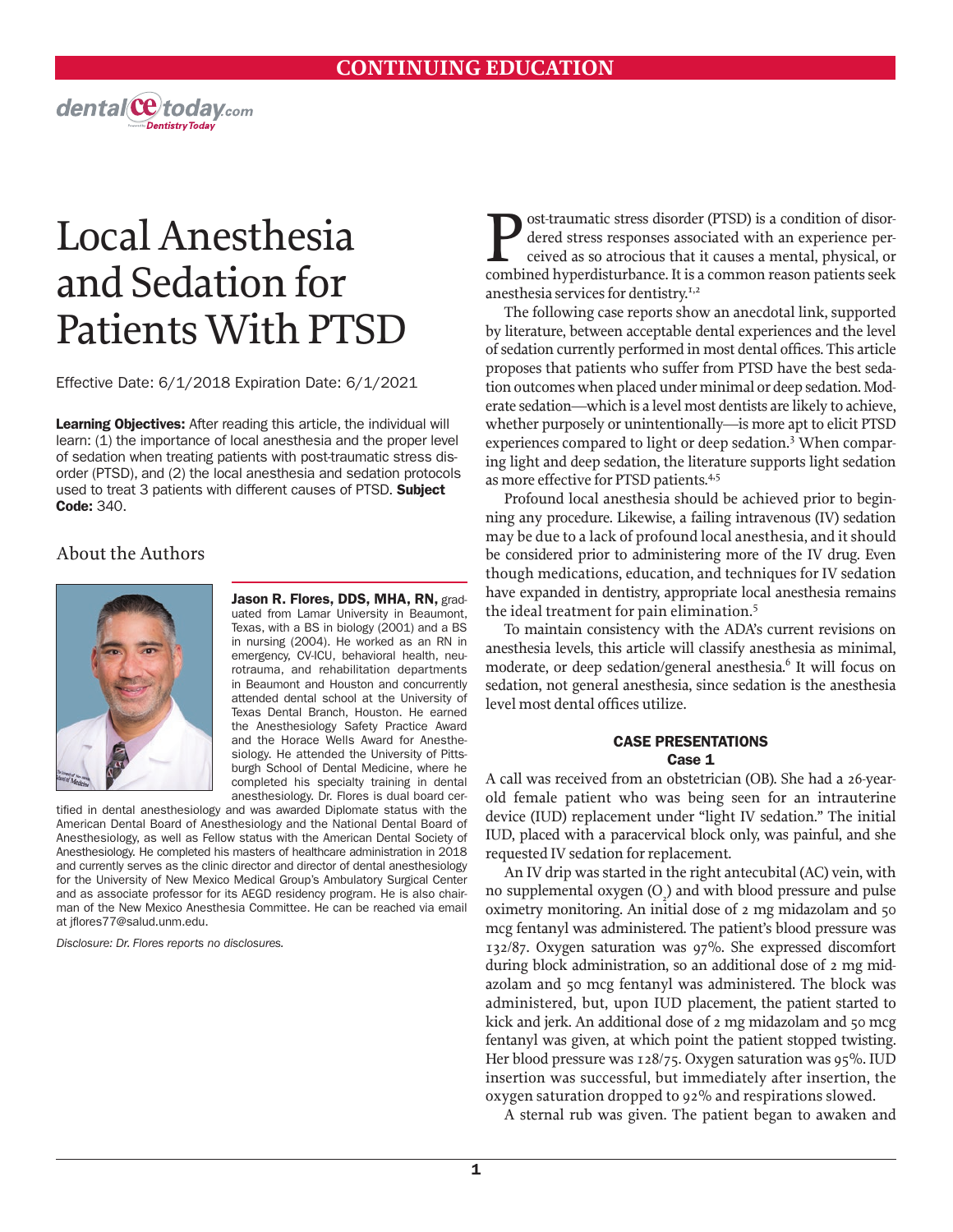

scream loudly for everyone to "get away." The sternal rub was discontinued, and the doctor tried verbally calming the patient. The patient began to lapse back into hypopnea and  $\mathrm{O}_\mathrm{_{2}}$  desaturation. A sternal rub was again given, and the patient opened her eyes and "screamed at the top of her lungs." The doctor stated that the scream was "the most intense, blood-curdling scream" she had ever heard, "like someone was killing her," and that she was screaming about her uncle. The doctor reported, "It freaked the room out." Unfamiliar with administering reversal agents, the obstetric team chose to allow the sedatives to metabolize. The re-sedating/sternal rub loop continued for approximately 10 minutes until the patient passed into a lighter level of anesthesia. After the patient recovered, it was revealed that she had audio and visual hallucinations about previous sexual abuse.

During the IUD pre-sedation consult, she voiced that she was seen in the author's dental ambulatory surgical center (ASC) 2 years prior for extractions under IV sedation. Anesthesia records indicated that she denied any PTSD history during the dental anesthesia consult. On the day of the dental surgery, a 22-g IV was inserted in the right AC vein. Prior to transport to the operating room (OR), 2 mg midazolam was administered. An EKG, a pulse oximeter, a blood pressure cuff, a nasal cannula with  $3L O<sub>2</sub>$  flow, protective goggles, protective arm restraints, and a precordial stethoscope were placed on the patient. While the attending dental surgeon and resident scrubbed, 2 mg midazolam, 25 mcg fentanyl, 20 mg ketamine, and 10 mg propofol were bolused, and propofol was started via infusion pump at 50 mcg/kg/min. Immediately prior to local anesthesia administration, 2 mg midazolam, 25 mcg fentanyl, 10 mg ketamine, and 10 mg propofol were bolused, and propofol infusion was increased to 75 mcg/kg/ min. Respirations via precordial were 14 to 16 breaths/min.

The patient showed no signs of stimulation to multiple intraoral injections and required a chin lift to keep the airway patent. Light snoring was noted, with periodic obstruction heard via precordial. As the resident moved to inject the other half of the mouth, an additional 2 mg midazolam and 25 mcg fentanyl dose was given to maintain a deep sedation level. The patient did not respond to surgical stimulus, and no more boluses were given during extractions of teeth Nos. 1, 16, and 17. Precordial respirations were 12 to 14 minutes, and propofol infusion was decreased to 50 mcg/kg/min after extraction of tooth No. 1. After extraction of tooth No. 16, breathing was quiet and controlled at 14 to 16 breaths/min, and propofol infusion decreased to 40 mcg/kg/min. As the resident began the extraction of tooth No. 32, an additional dose of 2 mg midazolam and 25 mcg fentanyl was given. Propofol infusion was discontinued as surgical site No. 17 was sutured. The total drug administration was 10 mg midazolam, 100 mcg fentanyl, 30 mg ketamine, and 240 mg propofol over a 90-minute case.

### Table 1. Questions to Ask Patients With a History of Post-Traumatic Stress Disorder (PTSD)

- May I ask the reason for your PTSD diagnosis?
- Are there any specific sounds, lights, feelings, or situations that trigger your PTSD?
- For this procedure, you will be placed in a reclined position with males, females, or both around you or looking down at you. Will this trigger a PTSD episode?
- For this procedure, you will be administered sedative drugs that may trigger a PTSD episode. What are some calming measures you use?
- . Would you be more comfortable with all female/male dentists or staff?
- $\bullet$  Do you feel you need to be more or less asleep for PTSD control?

The patient recovered well and never expressed signs of PTSD.

#### **Discussion**

No PTSD history was disclosed prior to dental IV anesthesia. This author's practice is to keep ketamine out of sedations for patients with a history of traumatic stress, but current literature supports that ketamine actually causes fewer traumatic reactions and PTSD symptoms during IV sedation, perhaps due to its dissociative action.<sup>7</sup> This patient denied any PTSD history, but a characteristic of PTSD can be a repression of memories so awful or misunderstood by immature comprehensive processes that they are pushed far into the subconscious.<sup>8,9</sup> Patients can also be fully aware of the abuse but cannot physically bring themselves to speak of it.<sup>8</sup> PTSD from sexual abuse at an early age is not uncommon, with 30% of children falling victim to abuse.<sup>9</sup> Other factors, such as mild disabilities or foster care, increase sexual abuse likelihood fourfold.<sup>10</sup> Benzodiazepines, barbiturates, and other similar sedatives can increase the possibility of past recall that presents during sedation, though the accuracy of the recall is uncertain.<sup>11</sup>

Dentists should also be aware that oral and vaginal mucosa share the same ectodermal origin and early innervation during fetal development.<sup>12</sup> Due to this fact, oral stimulation, especially under sedation, can be misinterpreted and confused with vaginal stimulation in a principle psychologists call the Mouth-Vagina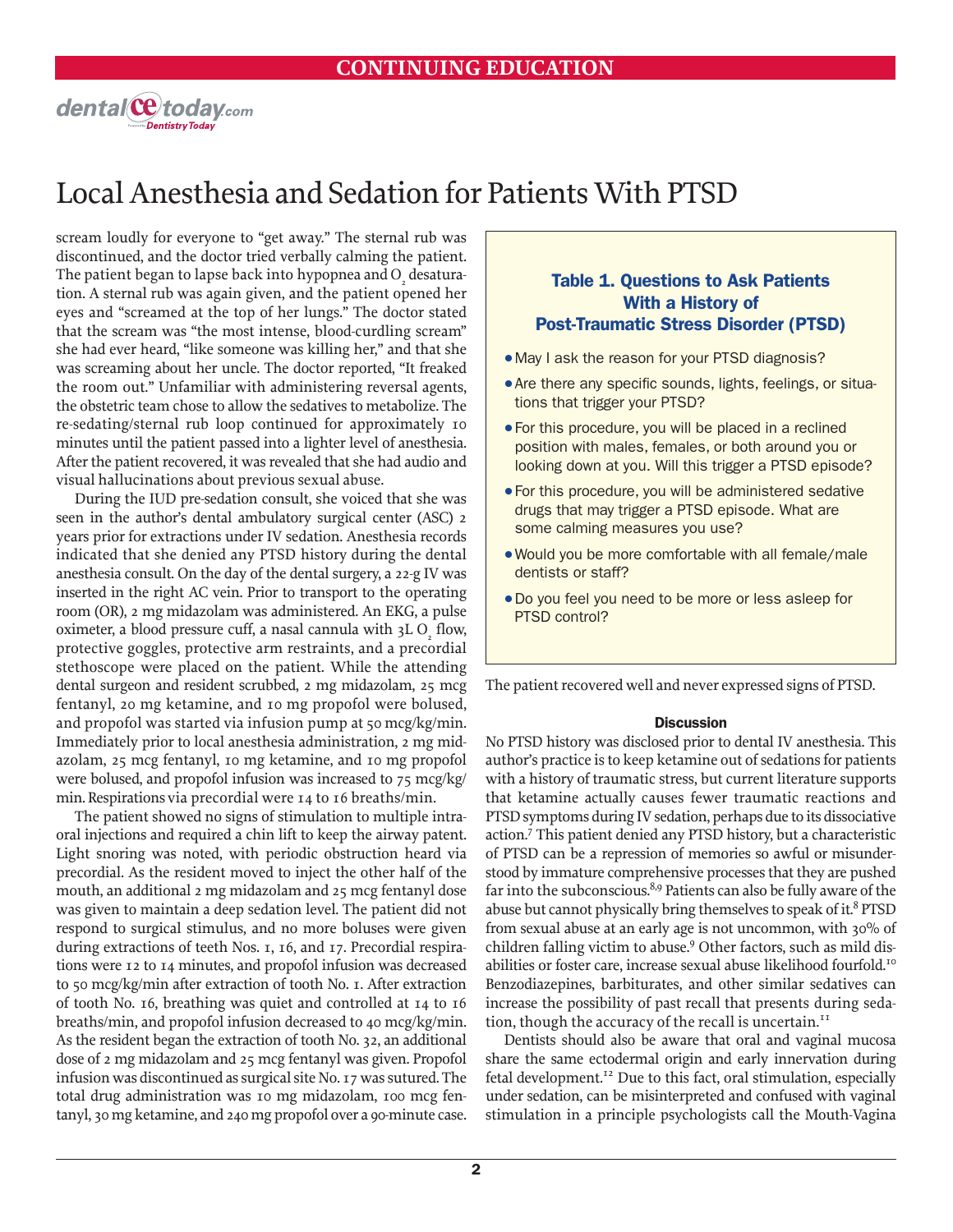

Equation.<sup>13</sup> It refers to vaginal contractions that can occur when infants are undergoing oral stimulation, such as suckling or nursing.<sup>14</sup>

The differing experiences of the same patient in Case 1 illustrate 2 important considerations. First, deeper sedation levels (as used in the dental procedure) may be more beneficial to PTSD patients in preventing PTSD dissociative episodes.<sup>15</sup> Second, it is possible that the paracervical block in the OB suite may not have achieved adequate local anesthesia. The choice to administer more IV medications instead of re-administering more local anesthesia may have caused the patient to slip into a moderate sedation level. After our discussion, the OB doctor stated that a question about PTSD and abuse will be added to her practice's pre-sedation consult.

#### Case 2

A 38-year-old male, weighing 110 kg, was seen for extractions of teeth Nos. 14, 19, and 20. The patient requested IV sedation due to anxiety. The airway exam revealed an obese neck, limited cervical range of motion, Class IV Mallampati, and that he was a 0.5 packs per day smoker (Figure 1).

During the pre-sedation consult, the patient stated his last dental extractions were done in prison. Questions regarding PTSD were asked. The patient said he was diagnosed with PTSD due to gang and prison experiences. Previous gang activity led him to be stabbed and shot, collapsing his left lung. He also stated, "I don't like when people stand around me." After a discussion of triggers, current anxiety, procedure length, and the dental OR environment, the decision was made to place him under minimal sedation. Deep sedation was not recommended due to airway factors. He reported that he was able to keep his anxiety under self-control as long he was "awake." Sedation planning included the patient maintaining an aware state to help increase self-control of his behavior.

An IV was placed in the right AC vein, and 2 mg midazolam was administered prior to transport to the OR. Monitoring and protective procedures were repeated as in Case 1. While the dental surgeons scrubbed, 2 mg midazolam and 25 mcg fentanyl were bolused. Prior to local administration, a dose of 1 mg midazolam and 25 mcg fentanyl was given. The patient was appropriately responsive to verbal commands at the start of intraoral injections by the resident. During injections, his blood pressure increased from 138/92 to 152/110 and his heart rate increased from 87 to 120 bpm. Precordial respiration monitoring increased from 16 to 22 breaths/min. The patient was in discomfort, so an additional dose of 1 mg midazolam and 25 mcg fentanyl was given.



Figure 1. For the patient in Case 2, the decision was made to administer minimal sedation instead of deep sedation due to airway factors.

The patient tolerated the remaining local injections, but upon extraction pressure to tooth No. 14, he started to struggle. An additional dose of 2 mg midazolam and 25 mcg fentanyl was given. His blood pressure decreased to 142/97, and his heart rate decreased to 110 bpm. Respirations were deep and steady at 18 breaths/min. The patient tolerated the extraction of tooth No. 14 well. As the extraction of tooth No. 19 began, the patient again started to struggle, wail, and break through the protective restraints. The patient was instructed to keep his arms down and stop moving his head, but he was no longer responding normally to verbal commands. The suggestion was made that the attending dental surgeon complete the case. The patient began to make random vocalizations and purposefully move away from surgical stimulus.

The attending dental surgeon placed additional local injections, and the patient calmed. The attending dentist performed the remaining extractions with little aggravation of the patient. Slight snoring was heard through the precordial. After the last extraction, the resident took over suturing, and the patient began to respond normally to verbal commands. In the recovery area, he was asked about any hallucinations during the case. The patient stated he was back in prison, fighting, and felt hands holding him down.

#### **Discussion**

During the pre-sedation visit, the patient was visibly nervous: gripping the arms of the chair, constantly looking over his shoulder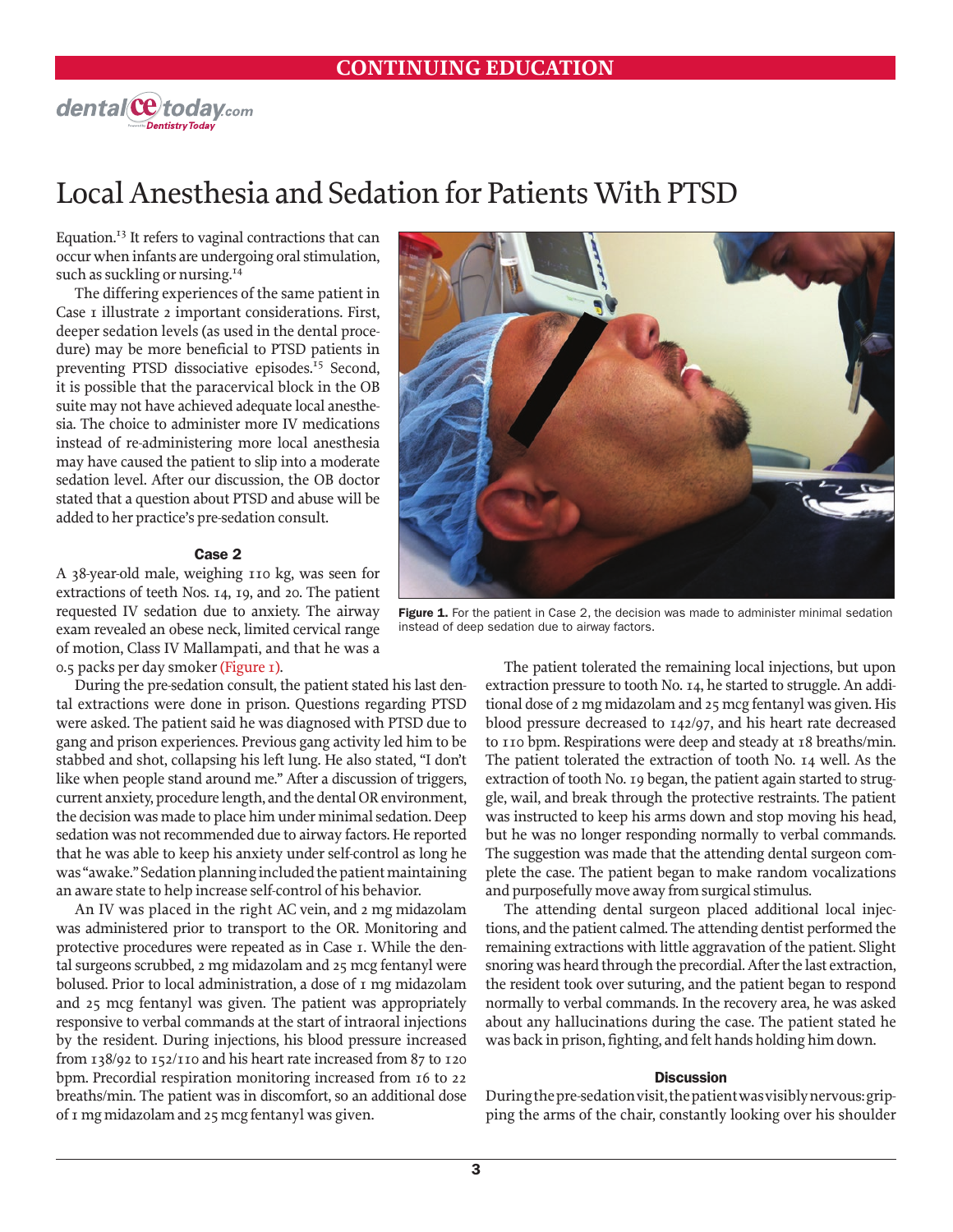

at the door, and sitting on the edge of the chair with constant shifting motions. This behavior looked excessively anxious, so he was asked about PTSD. In the general population, females have a higher prevalence of PTSD than males (3.4% of females, 0.3% of males), but in prison populations, PTSD in men increases to 9.5% to 21%.16 Other studies suggest this number is higher, but given the secrecy and hierarchal system assault brings, many male prisoners do not report.<sup>16</sup>

In this case, the patient slipped into moderate anesthesia after additional midazolam and fentanyl. However, the anesthesia provider had to rely on the local anesthesia placement of the resident. With an obtunded patient, it is difficult to tell if a patient is reacting to pressure or pain, but additional IV sedatives may not have been needed as this patient became more uncooperative. This is evident when the patient relaxed once the attending dentist re-administered local anesthetic. Under any form of sedation, the senses are modified, but under increasing levels of sedation, misinterpretation of pressure for pain becomes probable.<sup>17</sup> Additional explanations for his negative behavior could be that he was processing the sensation as pressure but was unable to understand how to respond correctly. The local anesthesia placed by the resident may not have been effective or may have been misplaced.

#### Case 3

A 42-year-old male, weighing 90 kg, was seen for the extraction of teeth Nos. 10, 11, 12, and 13. The patient requested IV sedation due to anxiety, PTSD, and a hyperactive gag reflex. An airway exam revealed an obese neck, limited cervical range of motion, Class IV Mallampati, and status as a former smoker and ethanol abuser. The patient explained that he had a previous left knee surgery in which he "came out of anesthesia swinging." The patient had infrequent dental care, only seeking care in emergency situations.

During the pre-sedation consult, the patient was forthcoming with his PTSD diagnosis and stated it was due to combat in the military. He was referred to a dental specialist for extractions, but he stated he does not know why "the guy stopped working on me." The patient's understanding of the specialist visit was that, at some point after 2 extractions were completed, he became uncontrollable and the procedure was aborted. The patient was then referred to the author's university dental ASC. He said that prior to the induction of anesthesia at the specialist's office, he told the doctor that he needs to be "more on the awake side" to cope with dentistry. The patient believes the specialist "did not listen." After a discussion of trigger events, current anxiety, procedure length, and OR environment, the decision was made to place him under minimal sedation. Deep sedation was not recommended due to airway factors. Again, self-awareness was utilized as a means to control his behavior during the procedure.

The patient's preoperative vital signs were a blood pressure of 120/76, a heart rate of 57, a temperature of 36.4°C, and a respiratory rate of 18 breaths/min. A 22-g IV was placed in the right AC vein, and 2 mg midazolam was administered prior to transport to the OR. The same monitoring and safety procedures were repeated as in Cases 1 and 2; 10 mg propofol and 25 mcg fentanyl were bolused, with another 1 mg midazolam and 25 mcg fentanyl given via local injections.

The patient was appropriately responsive to verbal commands for intraoral injections, with blood pressure remaining steady at 118/72, heart rate at 58 to 62 bpm, and precordial respirations at 16 breaths/min. He displayed no signs of discomfort and remained normally responsive to both verbal and tactile stimulation. After the first 2 extractions, an additional 1 mg midazolam and 10 mg propofol were given. The patient continued at a minimal level of sedation. Supplemental local injections were given, and an additional 25 mcg fentanyl was administered. The patient tolerated the remaining 2 extractions and suture placement well.

#### **Discussion**

In this case, it is evident that good local anesthesia was obtained given the fact that under light sedation, the patient remained comfortable throughout the extractions. This patient was also aware of his PTSD triggers, especially when it comes to dental care. One of his triggers was whizzing noises, since they remind him of bullets whizzing in the air. His increased ability to cope with PTSD may owe to its military origin. Since the Persian Gulf War, the military has been proactive in awareness and treatment of its members, especially those who have seen active combat. The military uses a reliable and valid PTSD checklist as a measure and guide to begin PTSD treatments.<sup>18</sup> In rare occasions, increased benzodiazepine administration can cause paradoxical violence.<sup>19</sup> This patient's PTSD awareness and previous sedation experience in the dental setting were helpful in establishing a baseline sedation target to achieve. His anesthesia level never varied too far, if at all, from minimal, so his self-control was helpful in improving his dental sedation experience.

#### MANAGEMENT OF PTSD PATIENTS

When it is discovered that a patient has a PTSD history, the patient is assessed with certain questions (Table 1). Depending on patient feedback and provider assessment, reasonable accommodations should be made to increase patient comfort and sedation success.

#### **CONCLUSION**

Minimal, moderate, or deep sedative treatment can be achieved via nitrous oxide (N<sub>2</sub>O), enteral, combination N<sub>2</sub>O/enteral, or IV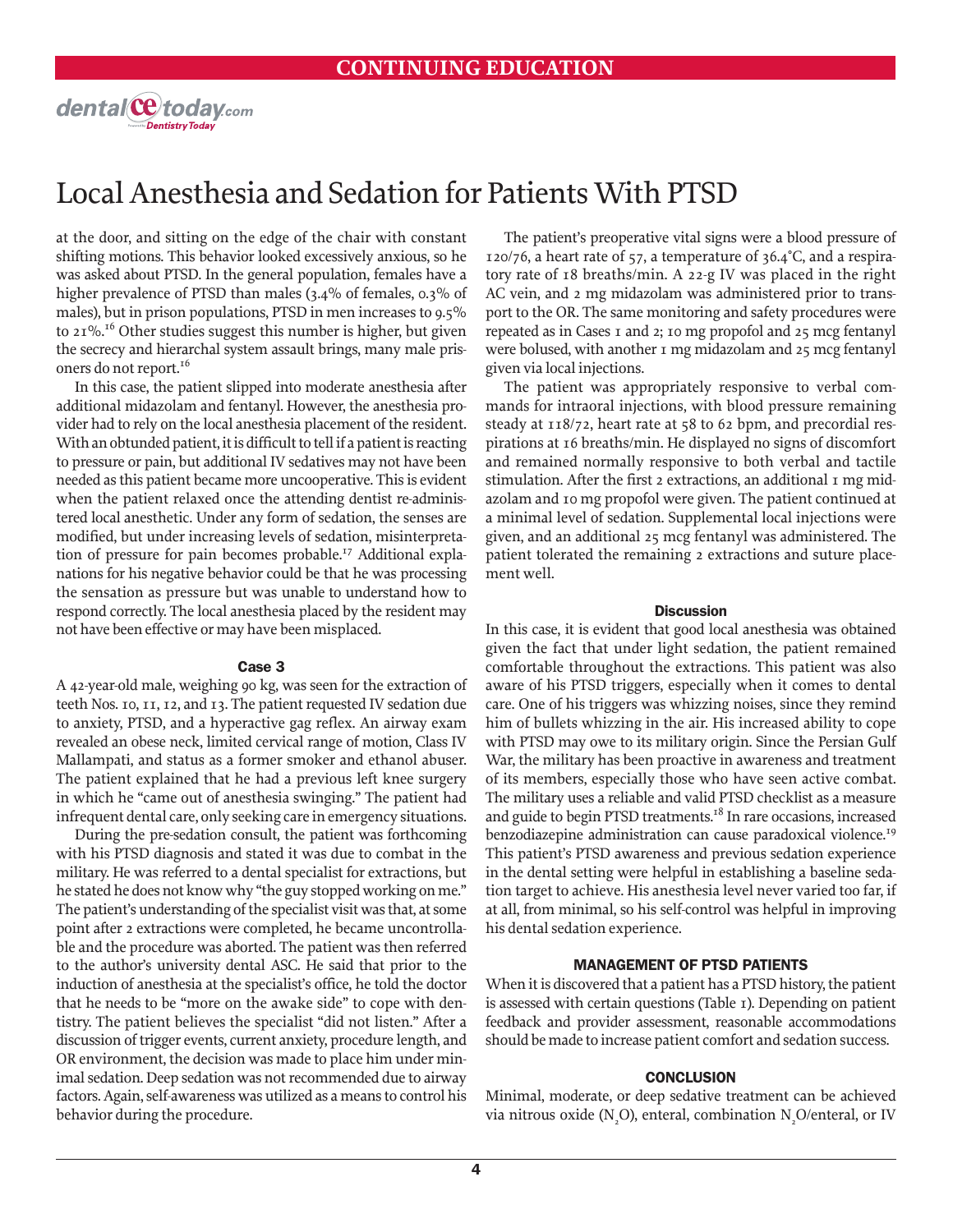

routes. The success of sedation is heavily contingent upon profound local anesthesia. Without it, even the most practiced sedation dental practitioner will have difficulty achieving patient cooperation. Uncooperative surgical behavior is further compounded in patients with previous traumatic experiences.

Sedation preparedness is started at the sedation-evaluation visit. Pre-medications to achieve minimal sedation may lose effectiveness during longer or more invasive treatments.<sup>2</sup> Local anesthesia with concurrent IV sedation is a safe, effective practice, but, as seen in the cases presented, PTSD and other traumatic events should be considered.<sup>3</sup> Current literature and the cases presented here suggest that minimal or deep sedation may be the preferred level for PTSD patients.

As demonstrated in Case 1, the dentist needs to look for unspoken PTSD signs of sexual abuse. This may be in patients who admit to strange dreams or hallucinations, especially when lying recumbent with a dentist standing over them or when the mouth is probed. Patients may only half finish sentences when the PTSD question is asked, have overly strong reactions to questioning, or have visceral reactions to bright lights being shined in their faces.<sup>8</sup>

As demonstrated in Case 2, providers may want to look for exaggerated signs of paranoia, depression, intimidation behaviors, or extreme stress responses.<sup>20</sup> This author has had a former prisoner approach and state, "I have no problem going back to prison for my dentistry," when he was denied the anesthesia level he wanted due to safety concerns in the outpatient setting. This is an example of an exaggerated intimidation response.

In Case 3, this patient was uncommon in his coping ability for PTSD, but providers should look for patients who are less self-disclosing and keep history answers abruptly short, particularly when asked about previous bad experiences. A 2009 study showed that combat veterans, male and female, express "PTSD symptom clusters," which include issue or question avoidance, communication that appears emotionless or impaired, major depression, drug/alcohol misuse, and divorce, resulting in profound effects on relationships with others.<sup>21</sup> A dental provider considering sedation should assess the possibility of PTSD, especially when the patient's military service is known.

Mental health pre-anesthesia questions are important to gain a complete view of anesthesia needs. Understanding the associations between current mental conditions and the dentistry needed gives providers a direction to guide the sedation course. Remembering to reassess for profound local anesthesia prior to re-administration of sedative medications will allow a margin of safety for the dentist.

#### **References**

- 1. Bracha HS, Vega EM, Vega CB. Posttraumatic dental-care anxiety: Is "dental phobia" a misnomer? *Hawaii Dent J*. 2006;37:17-19.
- 2. De Jongh A, Adair P, Meijerink-Anderson M. Clinical management of dental anxiety: what works for whom? *Int Dent J*. 2005;55:73-80.
- 3. Chye EP, Young IG, Osborne GA, et al. Outcomes after same-day oral surgery: a review of 1,180 cases at a major teaching hospital. *J Oral Maxillofac Surg*. 1993;51:846-849.
- 4. Treggiari MM, Romand JA, Yanez ND, et al. Randomized trial of light versus deep sedation on mental health after critical illness. *Crit Care Med*. 2009;37:2527-2534.
- 5. Malamed SF. *Sedation: A Guide to Patient Management*. 5th ed. London, England: Elsevier Health Sciences; 2009.
- 6. American Dental Association. Guidelines for the use of sedation and general anesthesia by dentists. October 2016. https://www.ada.org/~/media/ADA/Advocacy/Files/ anesthesia\_use\_guidelines.pdf?la=en. Accessed May 6, 2018.
- 7. Brady JM. Post-traumatic stress disorder: a less visible sign of war. *J Perianesth Nurs*. 2013;28:159-162.
- 8. Fredrickson R. *Repressed Memories: A Journey to Recovery from Sexual Abuse*. New York, NY: Simon and Schuster; 1992:15-19.
- 9. Conte J, Shore DA, eds. *Social Work and Child Sexual Abuse* [eBook]. New York, NY: Routledge; 2016.
- 10. Euser S, Alink LR, Tharner A, et al. The prevalence of child sexual abuse in out-of-home care: increased risk for children with a mild intellectual disability. *J Appl Res Intellect Disabil*. 2016;29:83-92.
- 11.Piper A Jr. "Truth serum" and "recovered memories" of sexual abuse: a review of the evidence. *J Psychiatry Law*. 1994;447:449-451.
- 12. Squier C, Brogden KA. Homologies in structure and function among mucosae: oral, esophageal, and vaginal mucosa. In: Squier C, Brogden KA. *Human Oral Mucosa: Development, Structure, & Function*. Hoboken, NJ: John Wiley & Sons; 2011:145-157.
- 13.Greenacre P. Special problems of early female sexual development. *Psychoanal Study Child*. 1950;5:122-138.
- 14. Brunswick RM. The preoedipal phase of the libido development. In: Zanardi C, ed. *Essential Papers on the Psychology of Women*. New York, NY: New York University Press; 1990:43-64.
- 15. Becker DE. Pharmacodynamic considerations for moderate and deep sedation. *Anesth Prog*. 2012;59:28-42.
- 16. Goff A, Rose E, Rose S, et al. Does PTSD occur in sentenced prison populations? A systematic literature review. *Crim Behav Ment Health*. 2007;17:152-162.
- 17. Tekavec MM. Nitrous oxide sedation with auditory modification. *Anesth Prog*. 1976;23:181-186.
- 18. Wilkins KC, Lang AJ, Norman SB. Synthesis of the psychometric properties of the PTSD checklist (PCL) military, civilian, and specific versions. *Depress Anxiety*. 2011;28:596-606.
- 19. Kosten TR, Fontana A, Sernyak MJ, et al. Benzodiazepine use in posttraumatic stress
- disorder among veterans with substance abuse. *J Nerv Ment Dis*. 2000;188:454-459. 20. Haney C, Banks WC, Zimbardo PG. A study of prisoners and guards in a simulated
- prison. *Naval Research Reviews*. 1973;9:1-17. 21. Monson CM, Taft CT, Fredman SJ. Military-related PTSD and intimate relationships: from description to theory-driven research and intervention development. *Clin Psychol Rev*. 2009;29:707-714.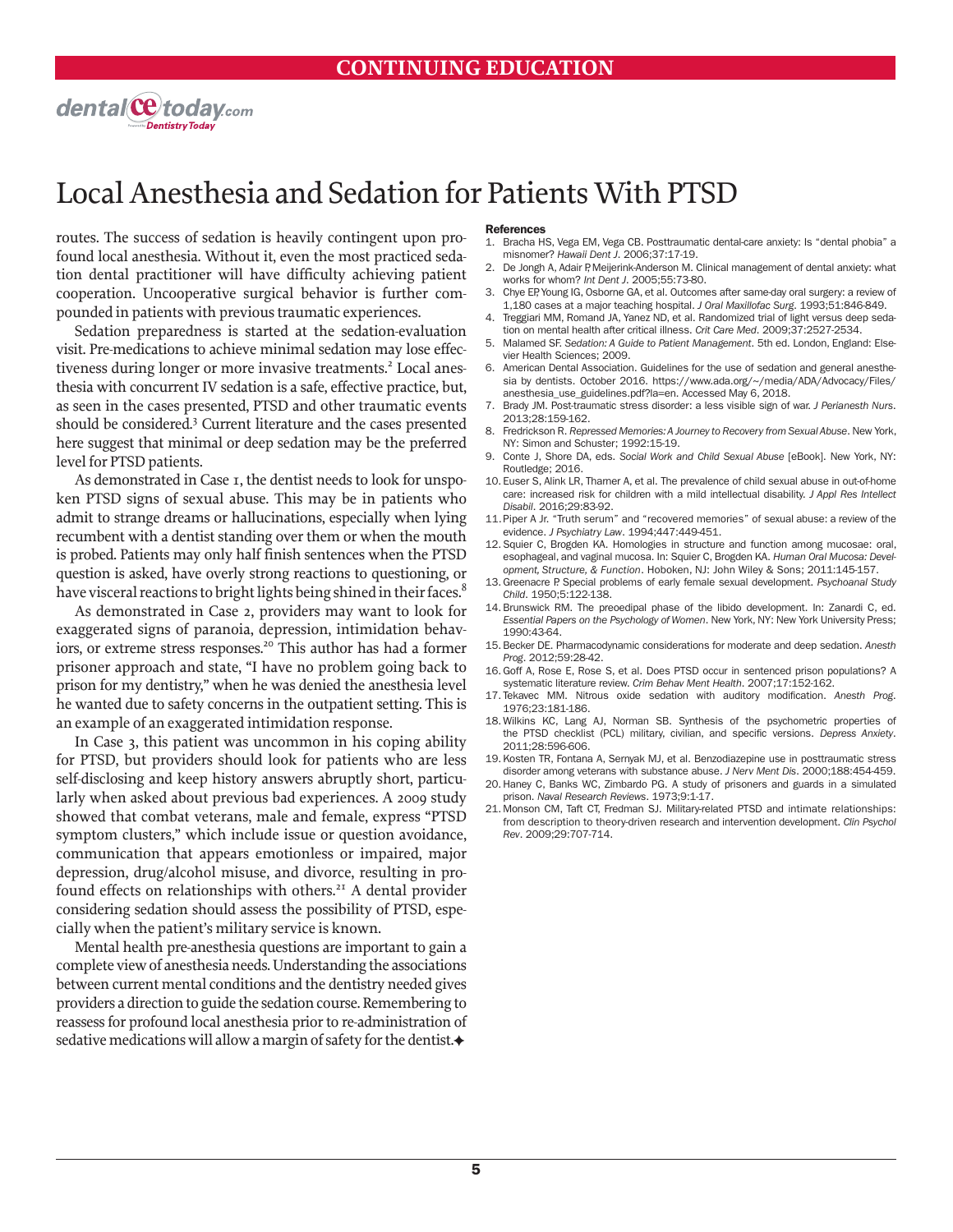

### POST EXAMINATION INFORMATION

To receive continuing education credit for participation in this educational activity, you must complete the program post examination and receive a score of 70% or better.

#### Traditional Completion Option:

You may fax or mail your answers with payment to *Dentistry Today* (see Traditional Completion Information on following page). All information requested must be provided in order to process the program for credit. Be sure to complete your "Payment," "Personal Certification Information," "Answers," and "Evaluation" forms. Your exam will be graded within 72 hours of receipt. Upon successful completion of the post-exam (70% or higher), a letter of completion will be mailed to the address provided.

#### Online Completion Option:

Use this page to review the questions and mark your answers. Return to *dentalcetoday.com* and sign in. If you have not previously purchased the program, select it from the "Online Courses" listing and complete the online purchase process. Once purchased, the program will be added to your *User History* page, where a *Take Exam* link will be provided directly across from the program title. Select the *Take Exam* link, complete all the program questions, and *Submit* your answers. An immediate grade report will be provided. Upon receiving a passing grade, complete the online evaluation form. Upon submitting the form, your *Letter of Completion* will be provided immediately for printing.

#### General Program Information:

Online users may log in to *dentalcetoday.com* any time in the future to access previously purchased programs and view or print letters of completion and results.

### POST EXAMINATION QUESTIONS

- 1. Patients who suffer from post-traumatic stress disorder (PTSD) have the best sedation outcomes when placed under:
- a. Minimal sedation.
- **b.** Deep sedation.
- c. Moderate sedation.
- d. Either a or b.
- 2. Which of the following is the ideal treatment for pain elimination?
- a. Light sedation.
- b. Moderate sedation.
- c. Deep sedation.
- d. Appropriate local anesthesia.
- 3. Moderate sedation is more apt to elicit PTSD experiences compared to light or deep sedation. When comparing light and deep sedation, the literature supports light sedation as more effective for PTSD patients.
- **a.** The first statement is true; the second is false.
- **b.** The first statement is false; the second is true.
- c. Both statements are true.
- d. Both statements are false.
- 4. Moderate sedation is a level of sedation most dentists are likely to achieve, whether purposely or unintentionally.
- a. True.
- b. False.
- 5. PTSD from sexual abuse at an early age is not uncommon, with \_\_\_\_\_ of children falling victim to abuse.
- a. 10%.
- b. 20%.
- c. 30%.
- d. 40%.
- 6. In the general population, females have a higher prevalence of PTSD than males. In prison populations, PTSD in males increases to 9.5% to 21%.
- a. The first statement is true; the second is false.
- **b.** The first statement is false; the second is true.
- c. Both statements are true.
- d. Both statements are false.
- 7. Unspoken PTSD signs of sexual abuse include:
- a. A patient who only half finishes sentences when a PTSD question is asked.
- **b.** A patient who has strong reactions to questioning.
- c. A patient who has visceral reactions to bright lights being shined in his or her face.
- d. All of the above.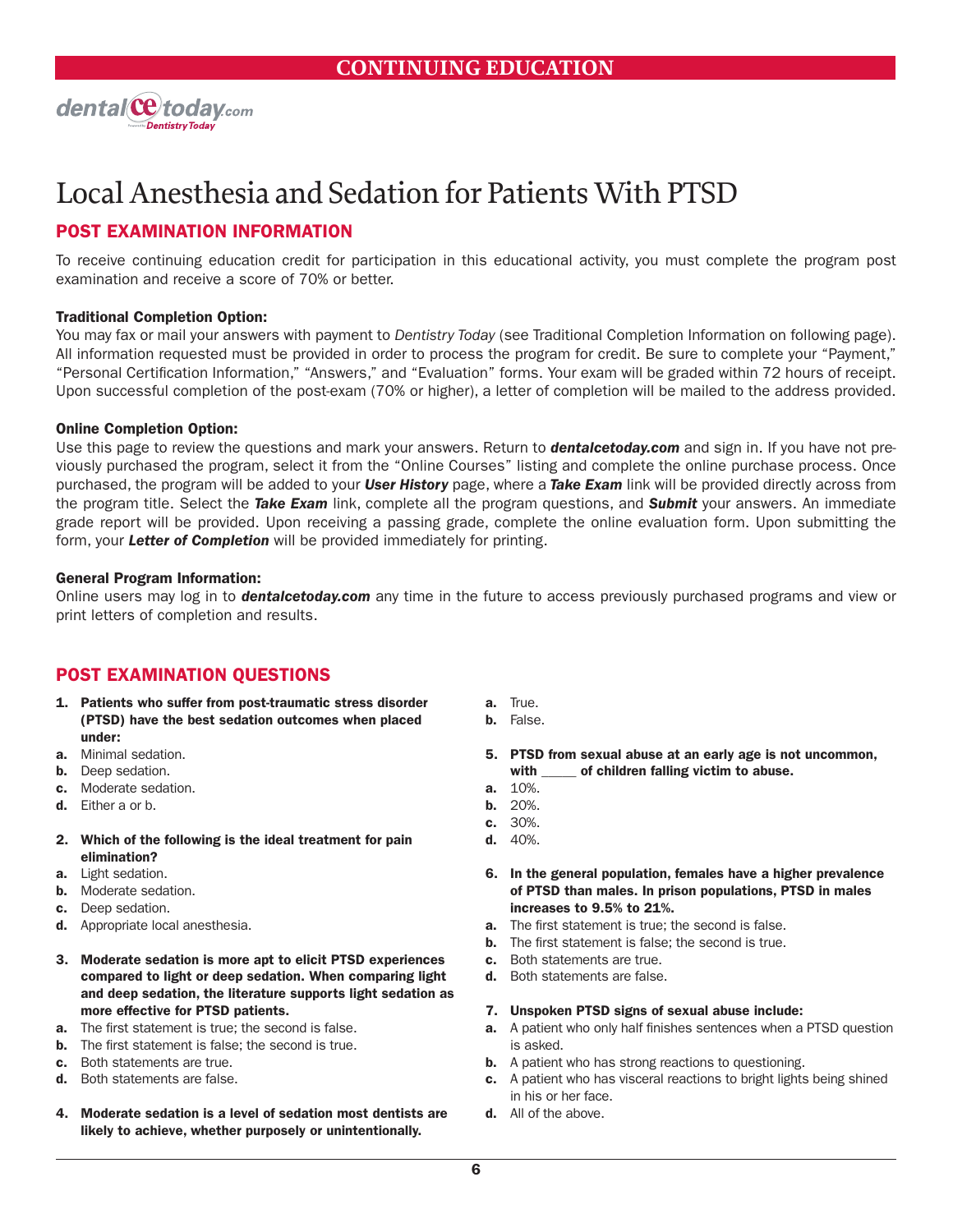

- 8. In rare occasions, increased benzodiazepine administration can cause paradoxical violence in PTSD patients.
- a. True.
- b. False.
- 9. In Case 2, the patient slipped into moderate anesthesia after additional doses of midazolam and fentanyl. When local anesthetic was re-administered, the patient relaxed.
- **a.** The first statement is true; the second is false.
- **b.** The first statement is false; the second is true.
- c. Both statements are true.
- d. Both statements are false.
- 10. Nitrous oxide (N<sub>2</sub>O), enteral, combination N<sub>2</sub>O/enteral, or intravenous routes can be used to achieve:
- a. Minimal sedation.
- **b.** Moderate sedation.
- c. Deep sedation.
- d. All of the above.